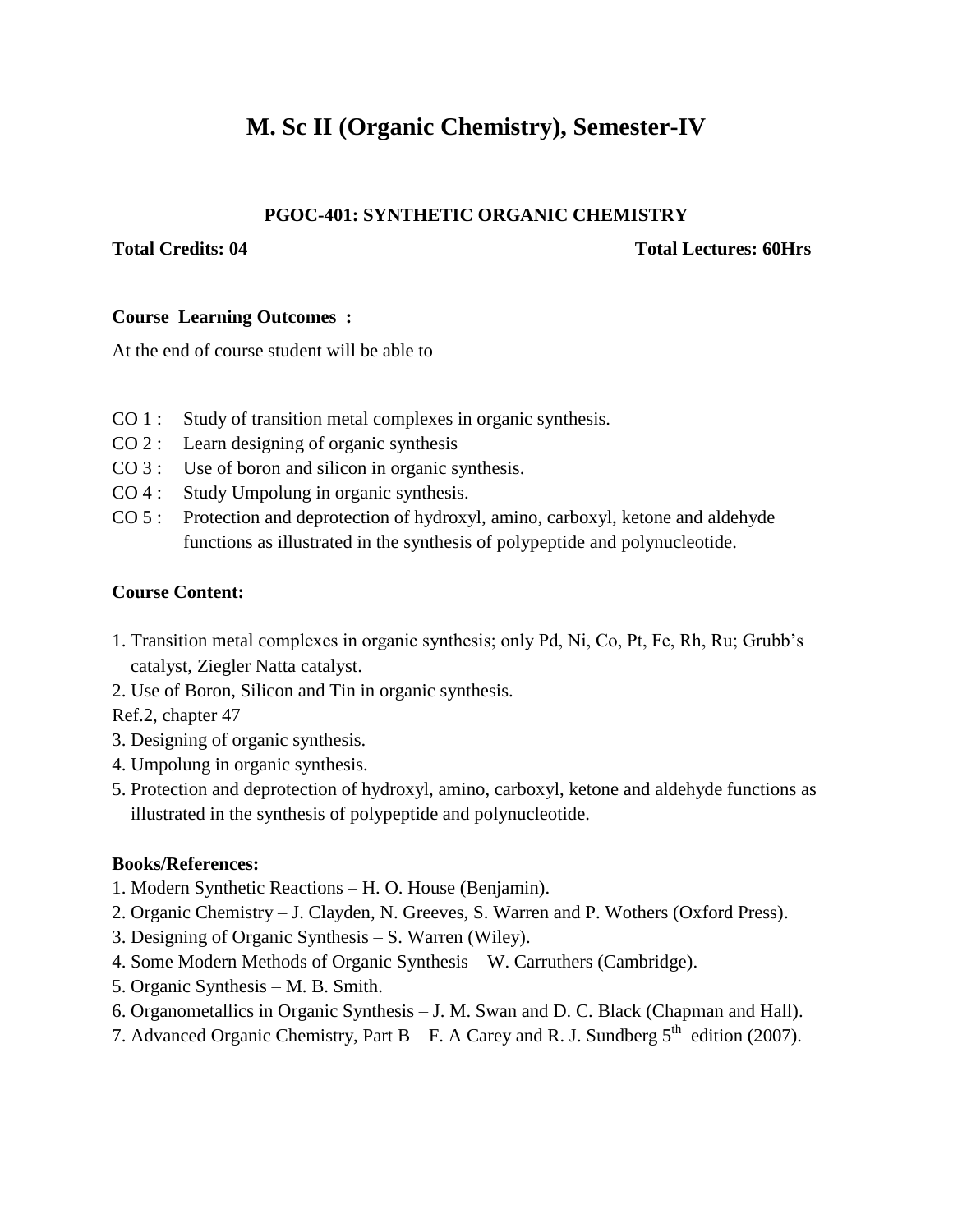# **PGOC-402: CHEMISTRY OF NATURAL PRODUCT**

#### **Total Credits: 04 Total Lectures: 60Hrs**

### **Course Learning Outcomes :**

#### **At the end of course student will be able to –**

- CO 1 : Learn biogenesis of terpenoides.
- CO 2 : Study biogenesis of alkaloids.
- CO 3 : Study biogenesis of steroids.
- CO 4 : Study biogenesis and physiological effect of Prostaglandins.
- CO 5 : Study biogenesis of Cholesterol, Flavons, Coumarins, Carbohydrates and Proteins.
- CO 6 : Synthesis of biotin and Vitamin B2, Synthesis of Vitamin B1, Biological functions of  $B_6$ ,  $B_{12}$ , folic acid and thiamine.

### **Course Content:**

# **1) Terpenoids**

Structure and synthesis of Abietic acid, Zingiberene, Santonin, Cuparenonne and Caryophyllene.

#### **2) Alkaloids**

Structure, Stereochemistry, Synthesis and biosynthesis of morphine, reserpine, ephedrine, (+) conin.

#### **3) a) Steroids**

Occurrence, Nomenclature, Basic skeleton, Diels hydrocarbon and study of the following Hormones: Androsterone, Testosterone, Estrone, Progesterone, Aldosterone and Cartisone. Biosynthesis of steroids.

#### **b) Prostaglandins**

Occurrence, nomenclature, classification, biogenesis and physiological effects, synthesis of PGE2 and PGF2

#### **4) Biogenesis**

Alkaloids (pyridine, morphine and indole type) Terpenoids, Cholesterol, Flavones, Coumarins, Carbohydrates and Proteins.

#### **5) Vitamins**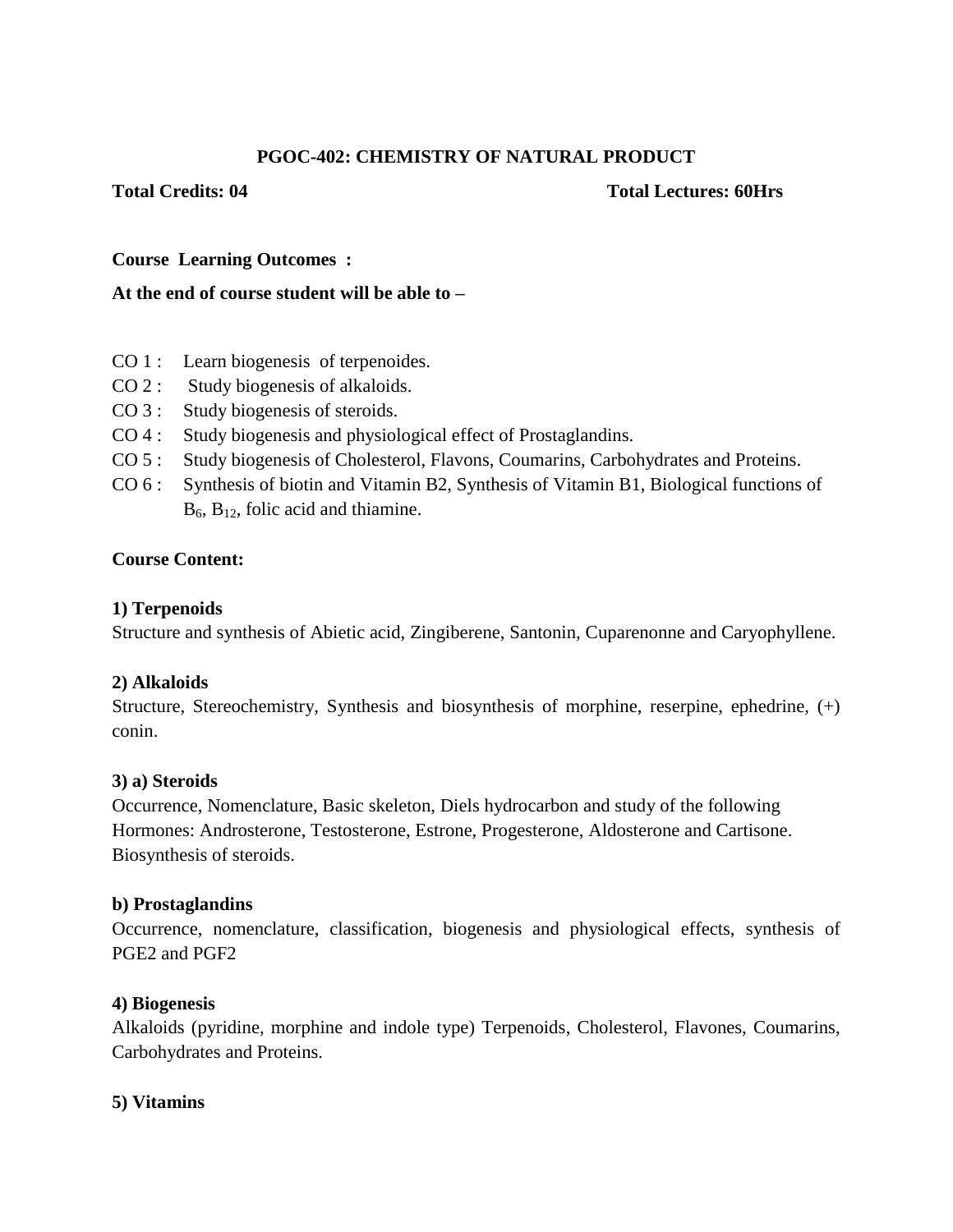Synthesis of biotin and vitamin B2, Synthesis of vitamin B1, Biological functions of  $B_6$ ,  $B_{12}$ , folic acid and thiamine.

# **Books/ References:**

- 1. The total synthesis of natural products- Apsimon.
- 2. Alkaloids Manskey and Holmes.
- 3. Chemistry of Terpenes A.A. Newmen.
- 4. The chemistry of natural products- P. D B.Mayo.
- 5. Terpenes- Simonson.
- 6. Aspects of terpenoid chemistry and biochemistry- T.W. Goddwin.
- 7. Vitamins and Co-enzymes- Woguer.
- 8. Chemistry of Natural products- P. W. Bently.
- 9. Steriods Fieser and Fieser.
- 10. Organic Chemistry Vol. II and I- I. Finar.
- 11. The molecules of nature J.B. Hendrickson.
- 12. The biogenesis of natural products Peter Bernfield.
- 13. Total synthesis of steroids- R.T. Slickenstaff A.C. Ghosh and G.C. Wole .
- 14. The chemistry of natural products- vol. Nakanishi.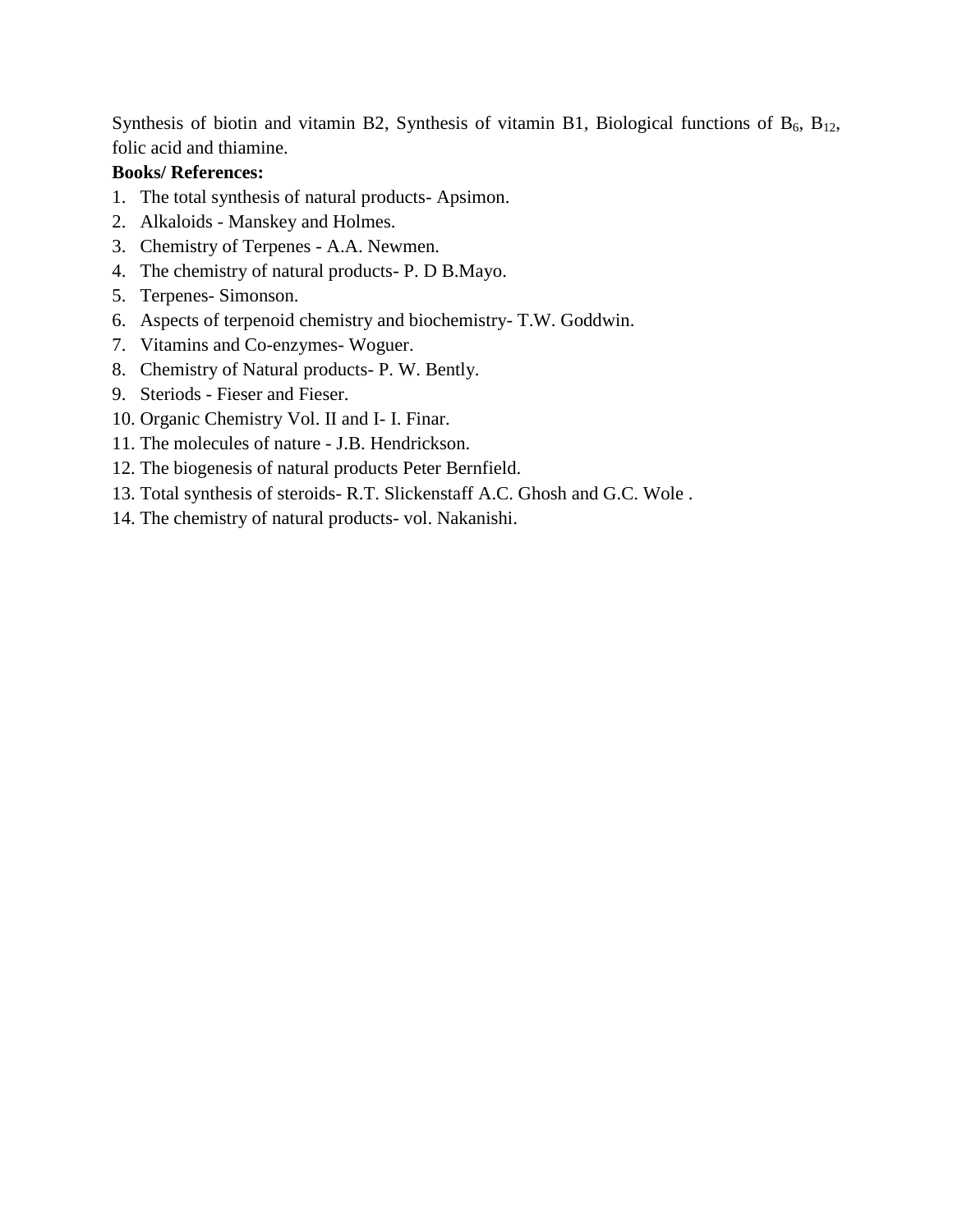#### **PGOC-403: GREEN CHEMISTRY**

#### **Total Credits: 04 Total Lectures: 60Hrs**

#### **Course Learning Outcomes :**

#### **At the end of course student will be able to –**

- CO 1 : Elaborate basic principles of green chemistry.
- CO 2 : Understand solvent free microwave assisted organic synthesis.
- CO 3 : Use of green reagent in green synthesis.
- CO 4 : Study of green catalyst.
- CO 5 : Study phase transfer catalyst in green synthesis.
- CO 6 : Advantages of PTC reactions to green synthesis.
- CO 7 : Learn microwave assisted reactions in water.
- CO 8 : Learn microwave assisted reactions in organic solvent.
- CO 9 : Understand ultrasound assisted reactions.

#### **Course Content:**

#### **1. Introduction to Green Chemistry.**

Introduction, Principles, atom economy and scope, Inception to green chemistry, Introduction to alternative approaches, Solvent free reactions-principle, scope, utility of solvent free conditions, controlling solvent free reactions. Phase changes, optimum reaction temperatures, miscibility of reactants and catalysts.

Solvent free microwave assisted organic synthesis: Introduction, solvents free techniques-Reactions on solid mineral support, solid-solid phase transfer catalysts reactions without solvent, support or catalyst. Microwave activation-benefits, limitations, equipments, microwave effectsaccording to reaction medium and according to reaction mechanism.

#### **2. Approaches to Green Chemistry.**

Basic principles of green synthesis:

- a) Use of green reagents in green synthesis-dimethyl carbonate, polymer supported reagents per acids, chromic acids.
- b) Green catalysts: Acid catalysts, oxidation catalysts, and basic catalysts.
- c) Phase transfer catalyst in green synthesis: Aliquat 336, benzyltrimethyl ammonium chloride (TMBA), Tetra-n-butyl ammonium chloride.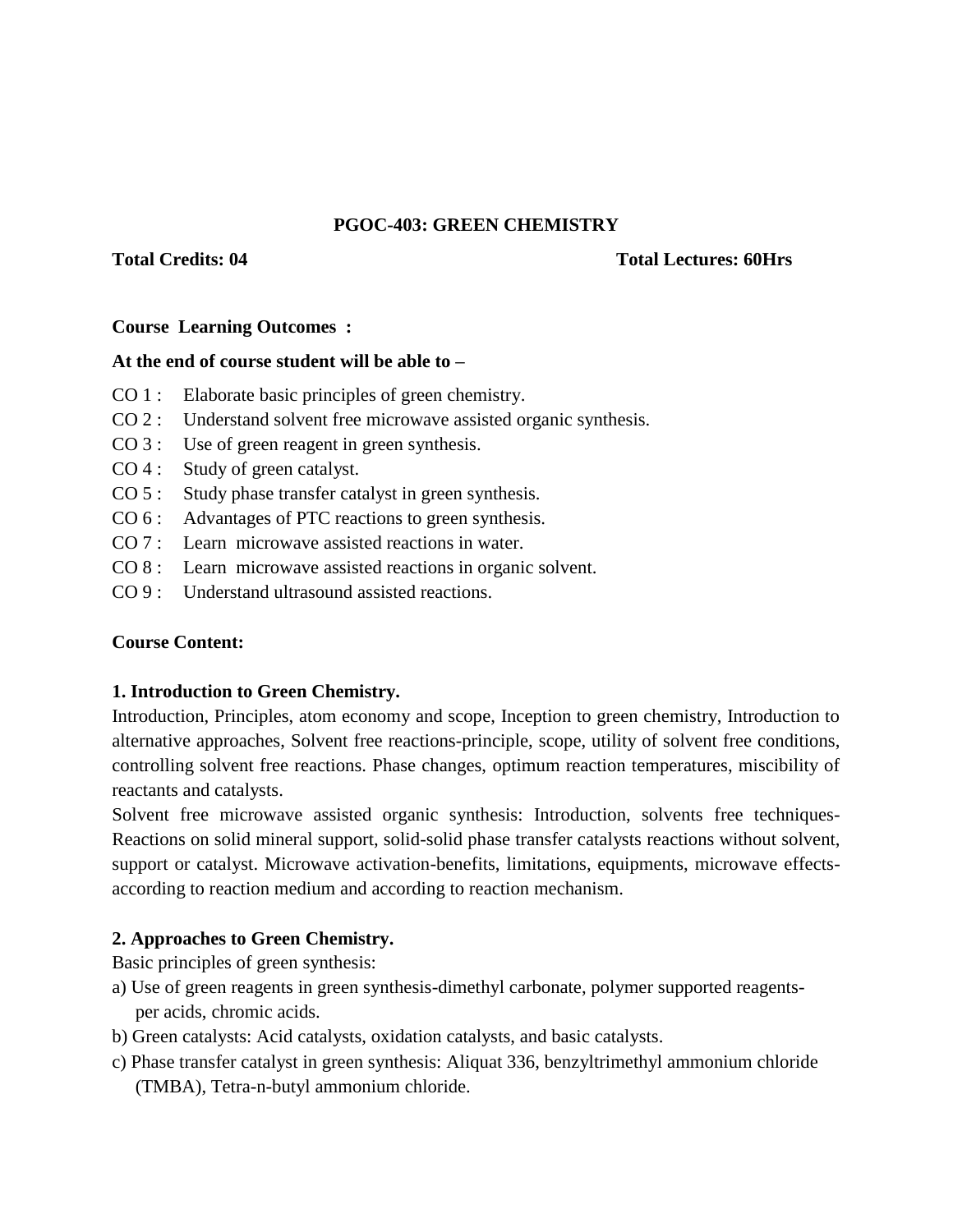d) Advantages of PTC reactions to green synthesis. Applications of PTC's in C-alkylation, N-alkylation, S-alkylation, darzens reaction, Williamsons synthesis and Wittig reaction.

# **3. Microwave induced and ultrasound assisted green synthesis.**

Introduction to synthetic organic transformations under microwave.

- a) Microwave assisted reactions in water: Hoffmann elimination, hydrolysis, oxidation, saponification reactions.
- b) Microwave assisted reactions in organic solvents: Esterification reactions, Fries rearrangement, Ortho ester Claisen rearrangement, Diels-Alder reaction, decarboxylation.
- c) Microwave solvent free reactions (solid state reactions): Deacetylation, Deprotection, saponification of ester, alkylation of reactive methylene compounds, synthesis of nitriles from aldehydes, and reductions.

d) Ultrasound assisted reactions: Introduction, substitution, addition, oxidation, reduction reactions.

#### **Books /References:**

- 1. Organic Chemistry, vol-2, I.- L. Finar, ELBS.
- 2. Stereoselective Synthesis: A practical Approach- M. Nogrudi, VCH.
- 3. Organic Synthesis in water- Paul A. Grieco Blackie.
- 4. Green Chemistry, theory and practice- Paul T. Anastas and John C. Warner.
- 5. New Trends in Green chemistry- V. K. Ahluwalia and M. Kidwai.
- 6. Organic Synthesis: Special techniques- V. K. Ahluwalia and Renu Aggarwal.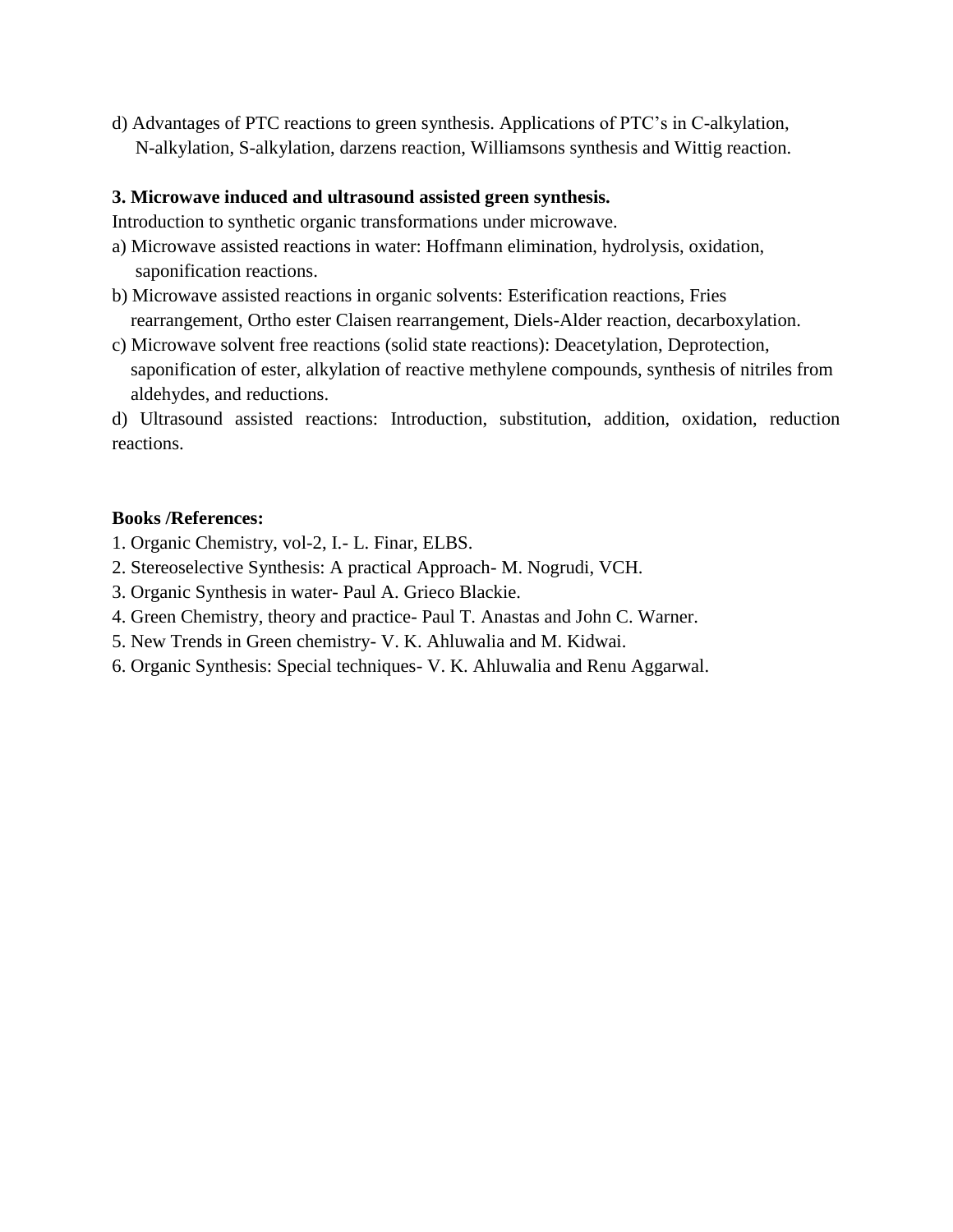# **PGOC-404: APPLIED ORGANIC CHEMISTRY**

#### **Total Credits: 04 Total Lectures: 60Hrs**

#### **Course Learning Outcomes :**

#### **At the end of course student will be able to –**

- CO 1 : Study carbamate pesticides.
- CO 2 : Learn organophosphorous pesticides.
- CO 3 : General survey and synthesis of insect repellents.
- CO 4 : Understand structure and synthesis of Juvenile harmones.
- CO5 : Synthesis of Pheromones.
- CO 6 : Synthesis of important dyes and intermediates.

# **Course Content:**

### **1) Agrochemical:**

- a. Carbamate pesticides: Introduction, carbaryl, Baygon, Aldicarb, Ziram, Zineb
- b. Organophosphorus pesticides: Malathion, monocrotophos, dimethoate, phorate, mevinphos
- c. Insect repellents: General survey and synthesis
- d. Juvenile harmone: introduction structures JHA importance synthesis
- e. Pheromones: introduction, examples, and importance in IPM synthesis of juvabione bombycol, grandisol, and disparure

# **2) Dyes and Intermediates:**

Synthesis of important dye intermediates. Commercial processes for Azo dyes, reactive dyes, optical brighteners, thermal sensitive dyes, dispenses dyes.

#### **References/ Books:**

- 1. Colour Chemistry Allan.
- 2. Chemistry of Synthetic Dyes Vol- 1 to 7.- K. Venkataraman
- 3. Dyes & their intermediates- Abrahart.
- 4. The Chemistry of Pesticides and formulations N. N. Melikov.
- 5. Chemistry of Pesticides- K. H. Buchel.
- 6. Pesticides R. Cleymlin.
- 7. Text book of Polymer Science- F. W. Billmeyer.
- 8. Contemporary Polymer Chemistry- H. R. Alcock and F. W. Lambe.
- 9. Physics & Chemistry of Polymers- J. M. G. Cowie, Blackie.
- 10. Unit Processes in Organic Synthesis- P. H. Groggins.
- 11. Perfumary Technology-. B. Biollot & P. V. Wells
- 12. A formulary of Cosmetic Preparations- M. Ash & I. Ash.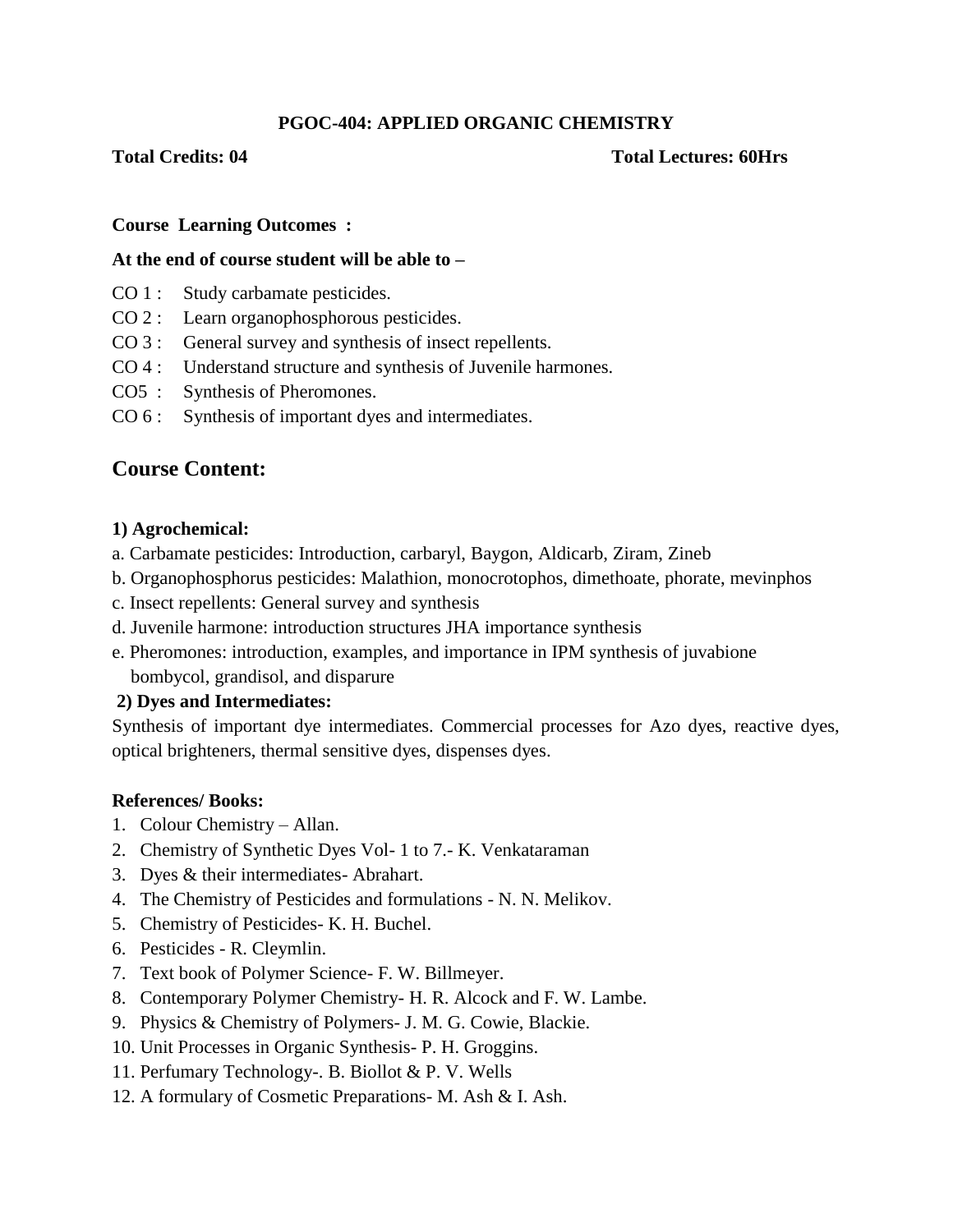# **PGOC-405: BIO-ORGANIC CHEMISTRY**

#### **Total Credits: 04 Total Lectures: 60Hrs**

#### **Course Learning Outcomes :**

#### **At the end of course student will be able to –**

- CO 1 : Study Classification and nomenclature of enzymes.
- CO 2 : Learn advantages and limitations of enzymes in organic synthesis.
- CO 3 : Study enzyme selectivity-Chemo, region, diastereo and enantio selectivity-Illustration with suitable examples.
- CO 4 : Study structure and synthesis of nucleosides and nucleotides.
- CO 5 : Study structure of DNA.

#### **Course Content:**

#### **1: Enzymes**

Definition, Classification and nomenclature of enzymes. Factors affecting the enzyme catalysed reactions. Advantages and limitations of enzymes in organic synthesis-mechanistic aspects of enzyme catalysis -Lock and Key mechanism, Induced-Fit mechanism, Michaelis-Menten Equation, Desolvation and salvation-substitution theory, Three point attachment rule. Factors affecting the enzyme catalysed reactions. Enzyme selectivity-Chemo, regio, diastereo and enantio selectivity-Illustration with suitable examples.

#### **2: Nucleic acids**

Introduction, Hydrolysis of nucleic acids, Structure physical and chemical properties of the heterocyclic bases-Adenine, Guanine, Cytosine, Uracil and Thiamine. structure and synthesis of nucleosides and nucleotides. Deoxyribose nucleic acid (DNA): Primary, secondary, tertiary structure of DNA. Structure of RNA. Types of RNA- mRNA, rRNA and tRNA.

#### **Books/ References:**

1. Natural products: Chemistry and Biological significance- J.Mann, R.S.Davidson, J.B.Hobbs, D.V., Banthropde & J. B. Harborne, Longm, an, Essex.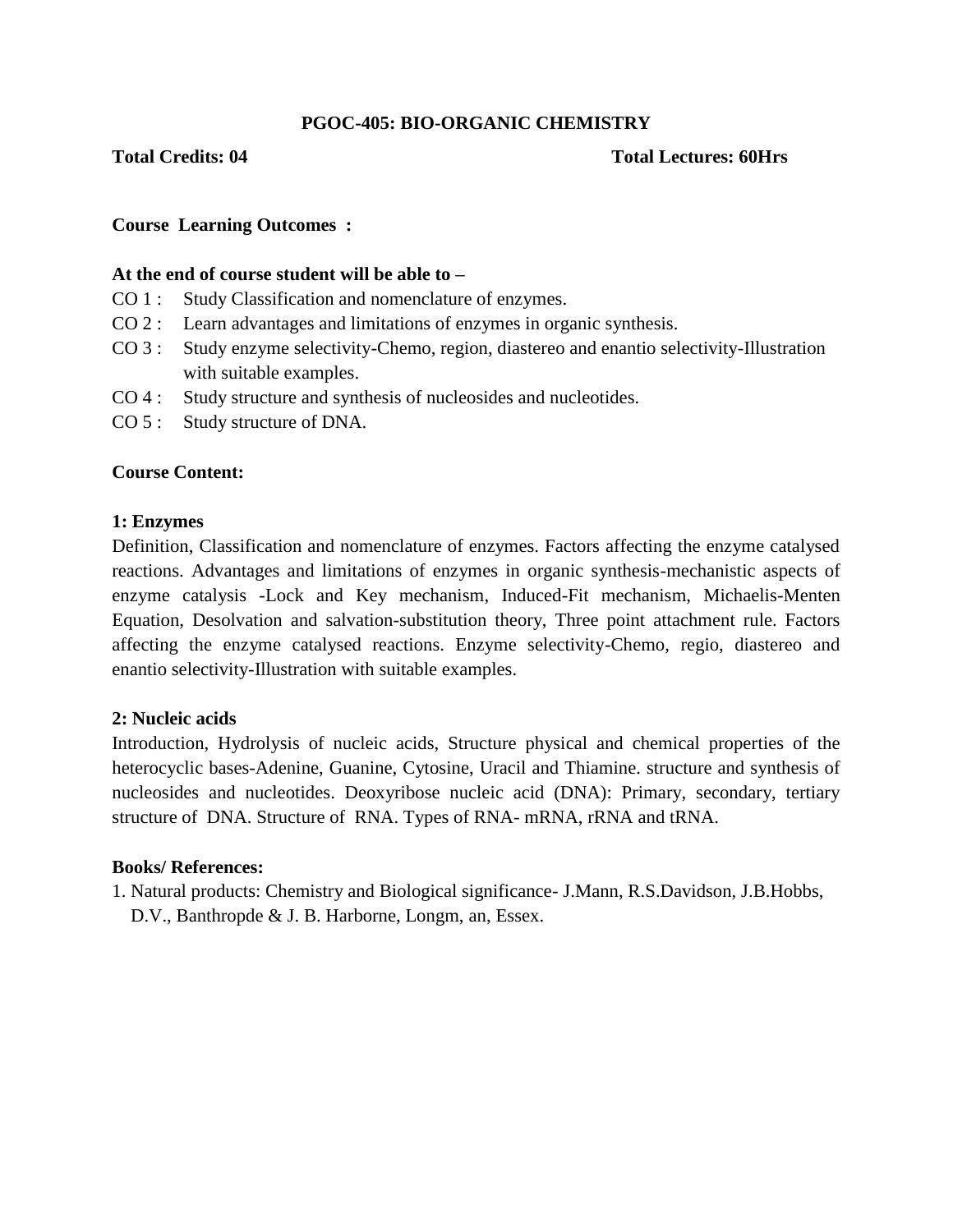# **PGOC-407: MIXTURE SEPERATION**

### **Total Credits: 02**

#### **Course Learning Outcomes :**

#### **At the end of course student will be able to –**

- CO 1 : Ternary mixture seperation
- CO 2 : Study ternary mixture separation on microscale using ether.
- CO 3 : To separate the three components from each other using ether.
- CO 4 : Determine the type, functional group of each component.
- CO 5 : Determine the melting point/ boiling point of the components.

# **Course Content:**

#### **TERNARY MIXTURE SEPARATION:**

Separation of at least ten mixtures containing three components. The mixtures should also involve separation of nitro phenols, amino acids, low boiling substances, water soluble substances. Amines, Phenols and acids used should also contain other elements and functional groups. The mixture separation should be carried out on micro-scale using ether.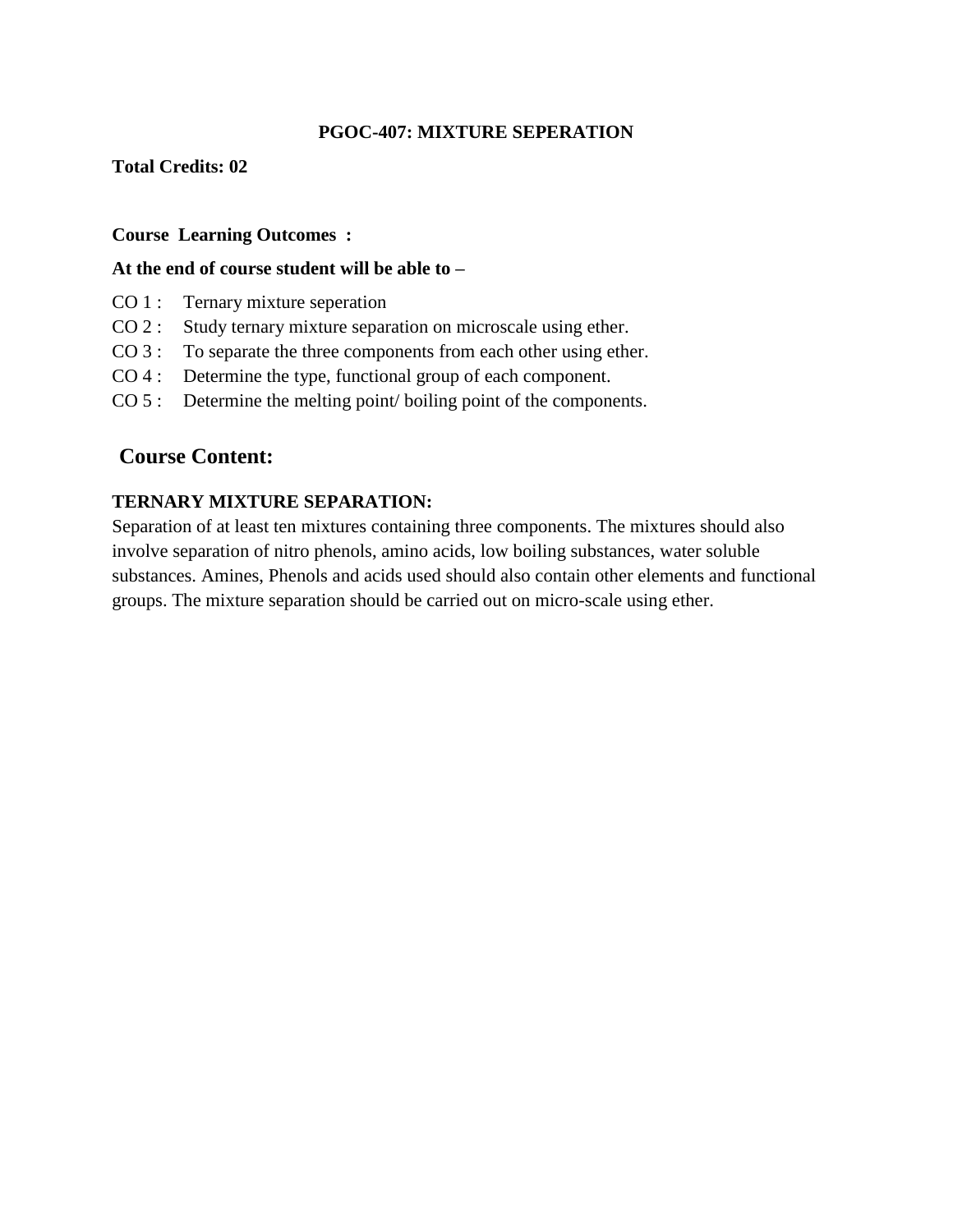# **PGOC-408: ADVANCED PREPARATIONS**

# **Total Credits: 02**

# **Course Learning Outcomes :**

# **At the end of course student will be able to –**

- CO 1 : Spectral analysis best on instrumental techniques.
- CO 2 : Preparation of organic compounds, their purifications and run TLC.
- CO 3 : Determination of physical constant: Melting point, Boiling point.

# **Course Content:**

# **SINGLE STAGE AND TWO STAGE PREPARATIONS:**

At least eight single stage and eight two stage preparations from the following should be carried out. The preparations should be carried out on micro scale.

# **Single Stage Preparations:**

- 1. Acetophenone  $\rightarrow$  Ethyl Benzene
- 2. Anthranilic acid  $\rightarrow$  ortho Iodobenzoic acid
- 3. Diels-Alder reaction using Anthracene and Maleic anhydride
- 4. Benzyl cyanide  $\rightarrow$  p-Nitro benzyl cyanide
- 5. Bromobenzene  $\rightarrow$  p-Nitro bromobenzene
- 6. 2-Naphthol  $\rightarrow$  2,2'-Dihydroxybinaphthyl
- 7. Glycine  $\rightarrow$  Hippuric acid
- 8. Salicylic acid  $\rightarrow$  5-Nitrosalicylic acid
- 9. Resorcinol Resacetophenone
- 10. 2-Methoxynephthalene →1-Formyl-2-methoxynaphthalene
- 11. p-Xylene  $\rightarrow$  Ter-phthalic acid
- 12. o-Nitrotoluene + Benzaldehyde  $\frac{\text{Base}}{\text{}} \rightarrow \text{condensation}$

# **TWO STAGE PREPARATION**

# **At the end of course student will be able to –**

- CO 4 : Spectral analysis best on instrumental techniques.
- CO 5 : Preparation of organic compounds, their purifications and run TLC.
- CO 6 : Determination of physical constant: Melting point, Boiling point.
- CO 7 : Use of different separation techniques.

# **Course Content:**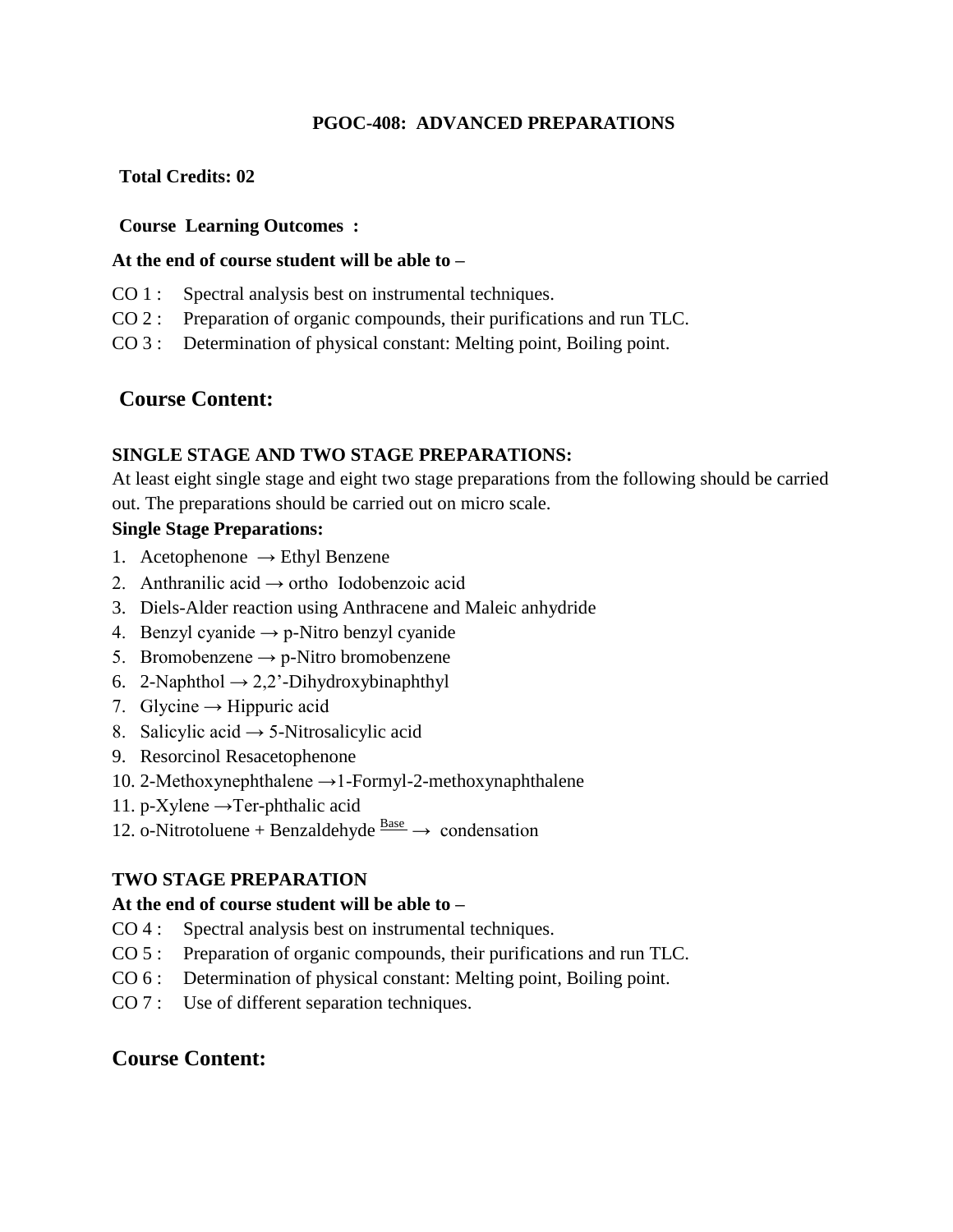### **Two Stage Preparations:**

- 1. Benzophenone → Oxime → Benzanilide
- 2. Benzoin  $\rightarrow$  Benzil  $\rightarrow$  Benzilquinoxaline
- 3. Benzaldehyde + Acetophenone → Benzalacetophenone → Epoxide
- 4. 4-Nitrotoluene → 4-Nitrobenzoic acid → 4-Aminobenzoic acid
- 5. Resorcinol  $\rightarrow$  4-methyl-7-hydroxycoumarin  $\rightarrow$  4-methyl-7-acetoxy -coumarin
- 6. Phenol →Salicyaldehyde →Coumarin
- 7. Cyclohexanone → Phenylhydrazone →1,2,3,4- tetrahydrocarbazole
- 8. Acetanilide  $\rightarrow$  p-Nitroacetanilide  $\rightarrow$  p-Nitroaniline
- 9. Hydroquinone → Quinone → 1,2,4- Triacetoxybenzene
- 10. Cyclohexanone → Oxime → Caprolactum
- 11. Hydroquinone → Diacetate → 2,5-Dihydroxy acetophenone
- 12. 4-Chlorophenol → 4-Chlorophenyl acetate → 5-Chloro-2-hydroxyacetophenone

Interpretation of NMR, IR and Mass Spectra of about 15 compounds. Minimum 2 three stage preparations to demonstrate how to develop a synthetic sequence.